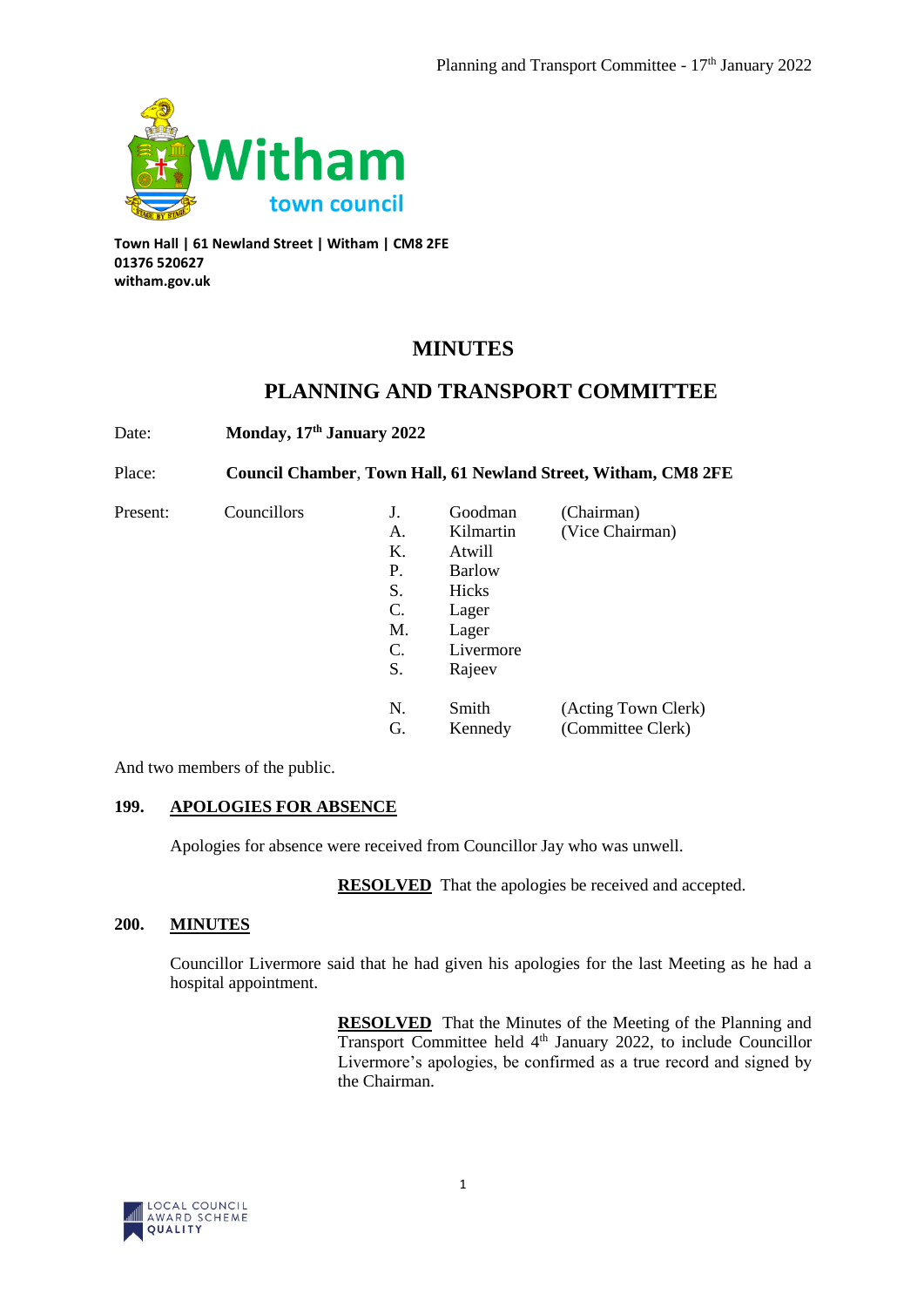## **201. INTERESTS**

No interests were declared at this time.

## **202. QUESTIONS AND STATEMENTS FROM THE PUBLIC**

Mr John Palombi, Witham and Countryside Society, referred to application 22/00016/FUL – Newland Court, Witham and the replacement of timber framed windows with UPVC ones. He said that as this building is in a prominent position in the Conservation Area, traditional materials should be used. He then spoke about Agenda Item 12 – Wethersfield Prisons, and the potential for additional traffic. He said that there had been lots of opposition to the development but as a brown field site the land if not used for prisons would be residential which could create more traffic. He stressed the importance of any development being triple glazed, with solar panels, ground heat pumps and having electric charging points.

The Chairman thanked Mr Palombi for his comments.

Mr Green spoke passionately about the loss of the hedge adjacent to Hatfield Road on the Old Ivy Chimneys' site. He said how the loss of the hedge by Allectus Way had raised concerns only for the hedge along Hatfield Road to be reported as grubbed out at the Meeting on  $14<sup>th</sup>$ December 2021. He understood that the hedge was to be retained and was cross that no action had been taken to protect it. He considered that the District Council took no heed of the Town Council. He asked what was being done to ensure that the hedge was replanted albeit that this old hedge and subsequent habitat had been lost.

The Chairman thanked Mr Green for his comments and assured him that the Town Council was taking action. He reiterated Mr Green's comments that the developer had acted disgracefully.

# **203. PLANNING OFFICER'S REPORT**

There was nothing to report.

## **204. PART 1 APPLICATIONS**

There were no applications to be considered under Part 1.

### **205. PART 2 APPLICATIONS**

#### **21/03680/FUL 14 Rickstones Road, Witham** Erection of 1 x 3 bedroom three storey detached dwelling house

Members were mindful of the eclectic mix of housing and ridge heights in Rickstones Road and agreed to offer no objection.

### **NO OBJECTION**

**ESS/95/21/BTE Land at Colemans Farm Quarry, Little Braxted Lane, Witham** Continued use of the Ready Mixed Concrete Plant facility without compliance with Condition 3 (Approved Details) of Planning Consent ESS/11/20/BTE that was for the erection and use of a Ready Mixed Concrete Plant (RMX plant) with Ancillary Facilities to now accommodate a revised site layout and design of plant

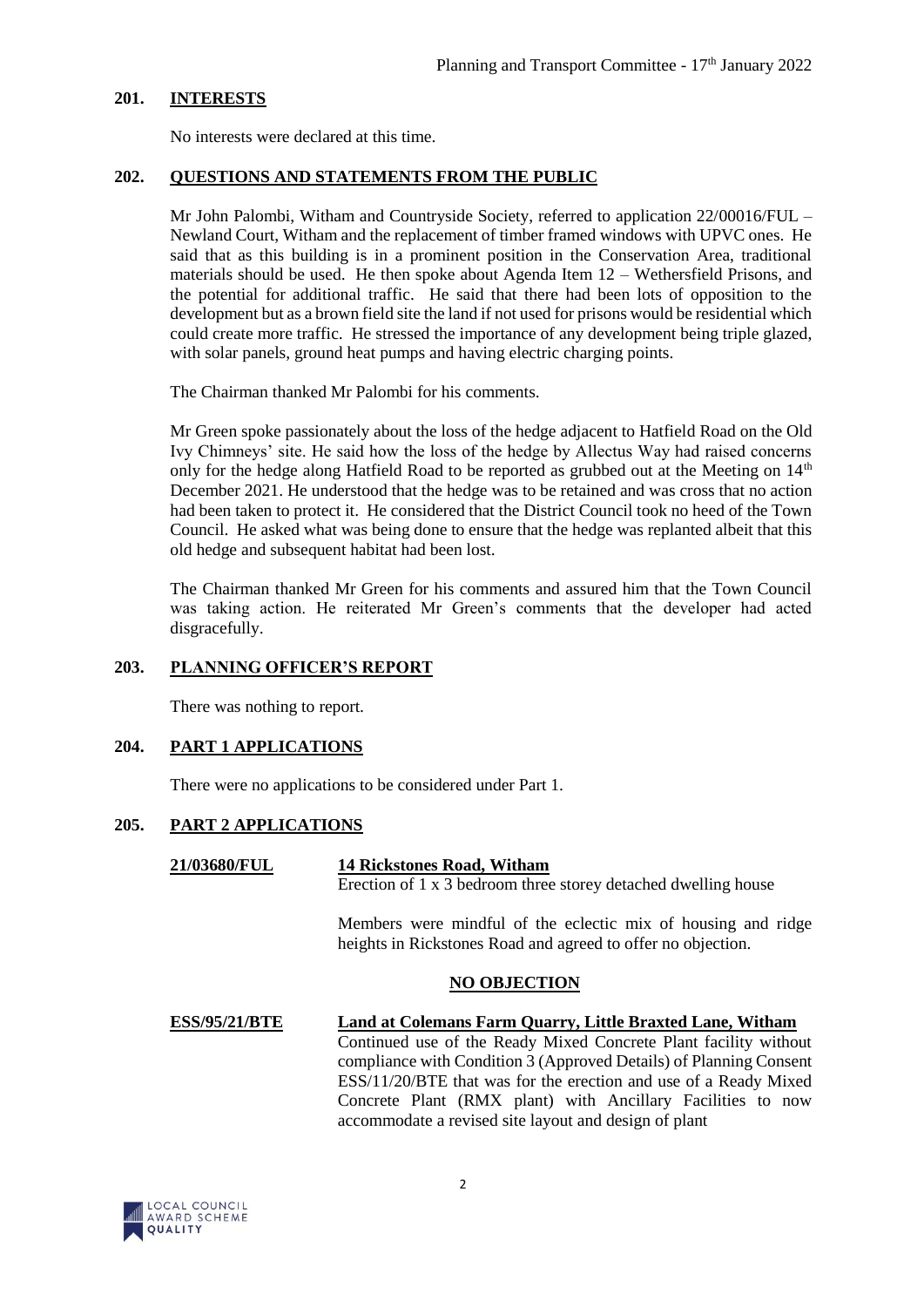Members agreed that in line with the Town Council's policy this application should be refused until such time as all vehicles accessing or egressing the quarry use the adjacent A12. Comment was made that three HGVs in convoy from the quarry had driven over the weight restriction in Bridge Street.

> **RECOMMEND REFUSAL** until such time as all the HGVs accessing or egressing the quarry use the adjacent A12.

#### **21/00059/VAR Morrisons Supermarket, Braintree Road, Witham**

Variation of Condition 11 'Trading Restrictions' of permission 20/00014/VAR for: Variation of Condition 2 Approved Plans of permission 12/01569/FUL (allowed under appeal reference: APP/Z1510/A/13/2198996) granted 11/2/2014 for erection of extensions to existing supermarket with associated works to existing car park. Variation would allow: The opening created following the demolition of the section of wall shall be kept open for pedestrians and cyclists only, and shall not prejudice the formation of future vehicular access through the opening.

Members spoke about the Planning Appeal and how the Inspector had stressed that the conflict of traffic in Albert Road and Cut Throat Lane would be resolved by opening up a new access road and give the opportunity to achieve one way traffic in Albert Road. This was not just part of the Conditions but had been included in the emerging Local Plan.

#### **RECOMMEND REFUSAL** on the grounds of –

- Non-compliance with LPP48 in the emerging Local Plan for a new road link from Cut Throat Lane/Albert Road, Witham and the protected route across the car park;
- Failure to alleviate anticipated additional traffic congestion following the store extension;
- Failure to provide a safer and more convenient access to the store from Cut Throat Lane;
- The need to relieve conflict points at the junction of Cut Throat Lane and Albert Road, which is a bus route;
- That no conflict of traffic would be caused in Cut Throat Lane as the level crossing had been closed to vehicular traffic for many years.
- It was also pointed out that the store was now trading in the extension despite the condition and in contravention of Section 106.

**RESOLVED** That the Chairman of the Planning and Transport Committee should contact the Cabinet Member at Braintree District Council seeking

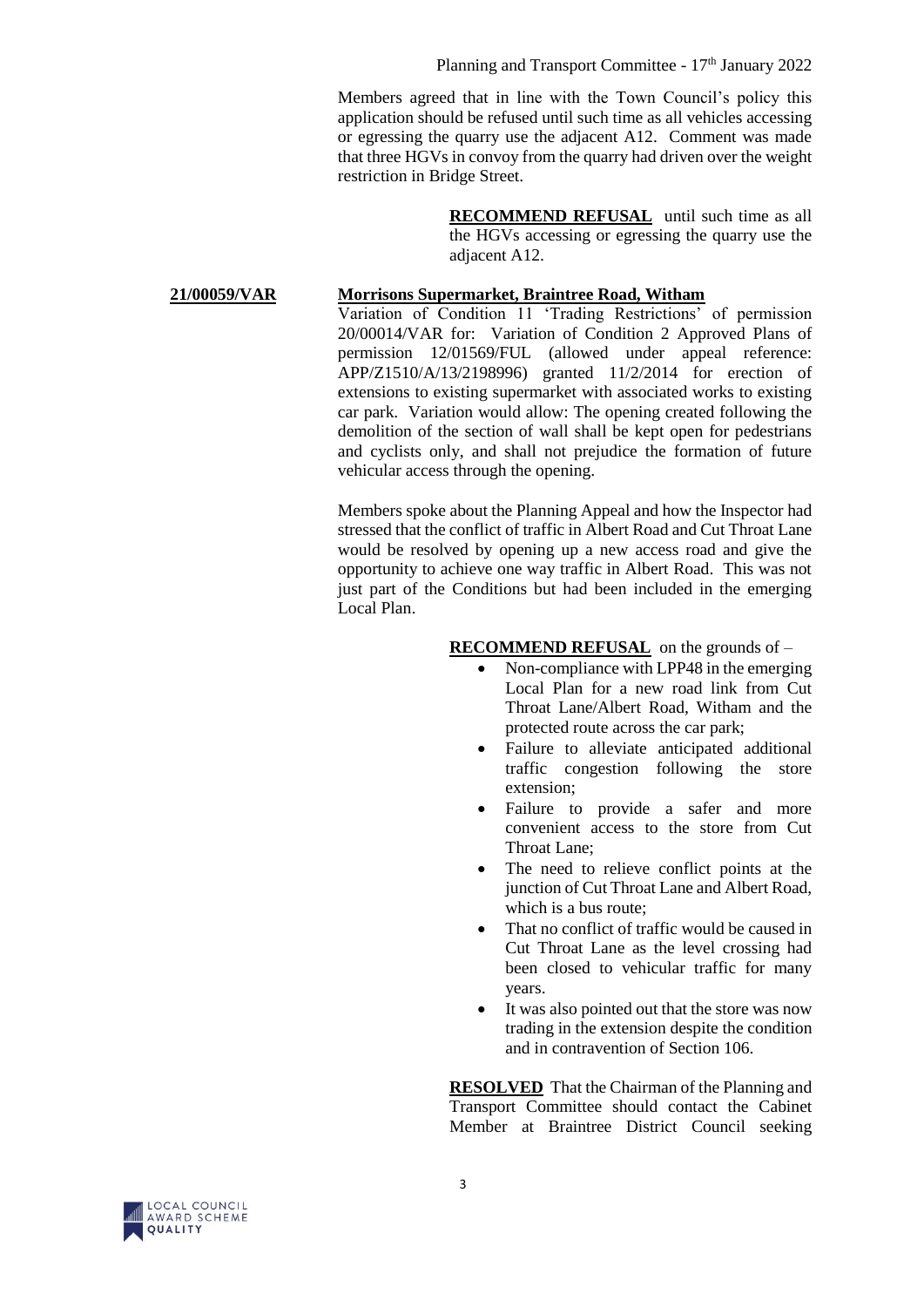Planning and Transport Committee - 17<sup>th</sup> January 2022

enforcement action as Morrisons had not complied with the terms of the planning consent.

# **22/00016/FUL Newland Court, Newland Street, Witham**

Replacement of timber sash framed windows to front elevation with double glazed (UPVC) casement profiles to match existing

Members were mindful of the precedent it would cause but considered that good quality UPVC double glazed windows should be allowed albeit that this modern building had a prominent position in the Conservation Area. Comment was made that this point would be considered as part of the forthcoming Neighbourhood Plan and that the District Council should be reminded of its own policy in the use of traditional materials in a Conservation Area.

> **NO OBJECTION** subject to good quality UPVC window being used which would be in keeping in a Conservation Area.

## **206. REVISED PLANS**

There were no revised plans.

## **207. DECISIONS**

The decisions on Planning Applications pertaining to Witham were received.

**RESOLVED** That the decisions be received and noted.

# **208. IVY CHIMNEYS, HATFIELD ROAD**

The Planning Officer reported that contact had been made with the officers at Braintree District Council who had dealt with the two applications at Ivy Chimneys, the latter application being recently withdrawn. The officer dealing with the original application was currently on annual leave but the other officer had explained that there had always been an intention for the hedge to be retained however there had been no mechanism for it to be protected. Whilst it was considered that there had been no breach of planning conditions the officers were concerned at the loss of established planting and compensatory planting would be required.

It was noted that four trees were to be retained on the site but limited protection of the hedgerow. Comment was also made that there had been no officer's report on file. It was agreed with hindsight that protection should have been requested.

It was agreed to await further information from Braintree District Council and to ask Braintree District Council to look into the regulations and take any further appropriate action.

> **RESOLVED** That Braintree District Council be asked to consider whether there had been a breach in the Hedgerow Regulations 1997 and whether any action would be appropriate against the developer.

> **RESOLVED** That the information be received and the matter discussed at the next Meeting.